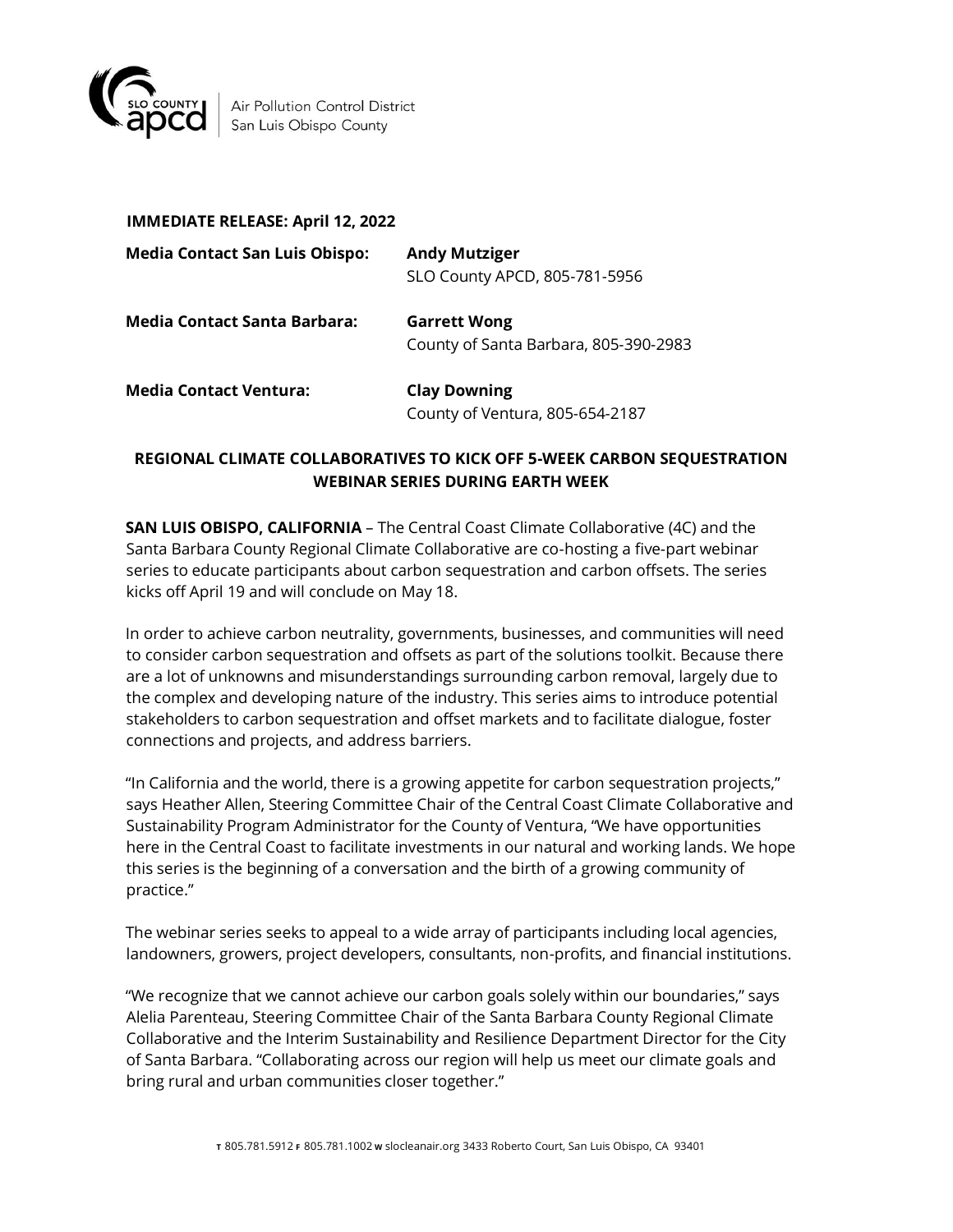## **The event series details are below:**

**Tuesday, April 19, 2022 "Carbon Markets: The Basics"** This webinar will explore the basics and advanced inner workings of carbon offset markets.

**Wednesday, April 27, 2022 "Carbon Markets: Supply-Side Considerations"** This webinar will explore the world of carbon markets, protocols, and market actors that facilitate the supply side of market transactions.

**Wednesday, May 4, 2022, "Carbon Markets: Demand-Side Considerations"** This webinar will explore the demand side considerations of the carbon offset market through the perspectives of a local government, a university, and a project developer.

**Wednesday, May 11, 2022, "Beyond Carbon Markets: Holistic and Integrated Projects and Stewardship"** This webinar will explore possible sequestering project opportunities and challenges. These projects can have multiple system benefits and they may or may not be completed as part of a carbon market system.

**Wednesday, May 18, 2022, "Bringing it Together"** This session is designed as an interactive discussion offering an opportunity for series participants to engage in an open discussion, debrief their key takeaways, and consider existing and future needs and resources to facilitate local carbon sequestration projects and offsets.

The webinar series is free to attend. To learn more about the program, registration, and sponsorships, please visit www.centralcoastclimate.org/sequestration.

The webinar series was organized by Collaborative members which include the San Luis Obispo County Air Pollution Control District, City of San Luis Obispo, County of Santa Barbara, City of Santa Barbara, County of Ventura, and Community Environmental Council.



## **About the Central Coast Climate Collaborative (4C)**

4C is an organizing platform that bridges across sectors and scales to catalyze and advance equitable climate solutions throughout the Central Coast. To learn more visit www.centralcoastclimate.org

## **About the Santa Barbara County Regional Climate Collaborative**

The Santa Barbara County Regional Climate Collaborative is a growing multi-sector network of organizations working together to advance climate mitigation and resiliency efforts in Santa Barbara County. The Collaborative advances regional scale climate solutions through coordination and partnership. To learn more visit www.countyofsb.org/collaborative